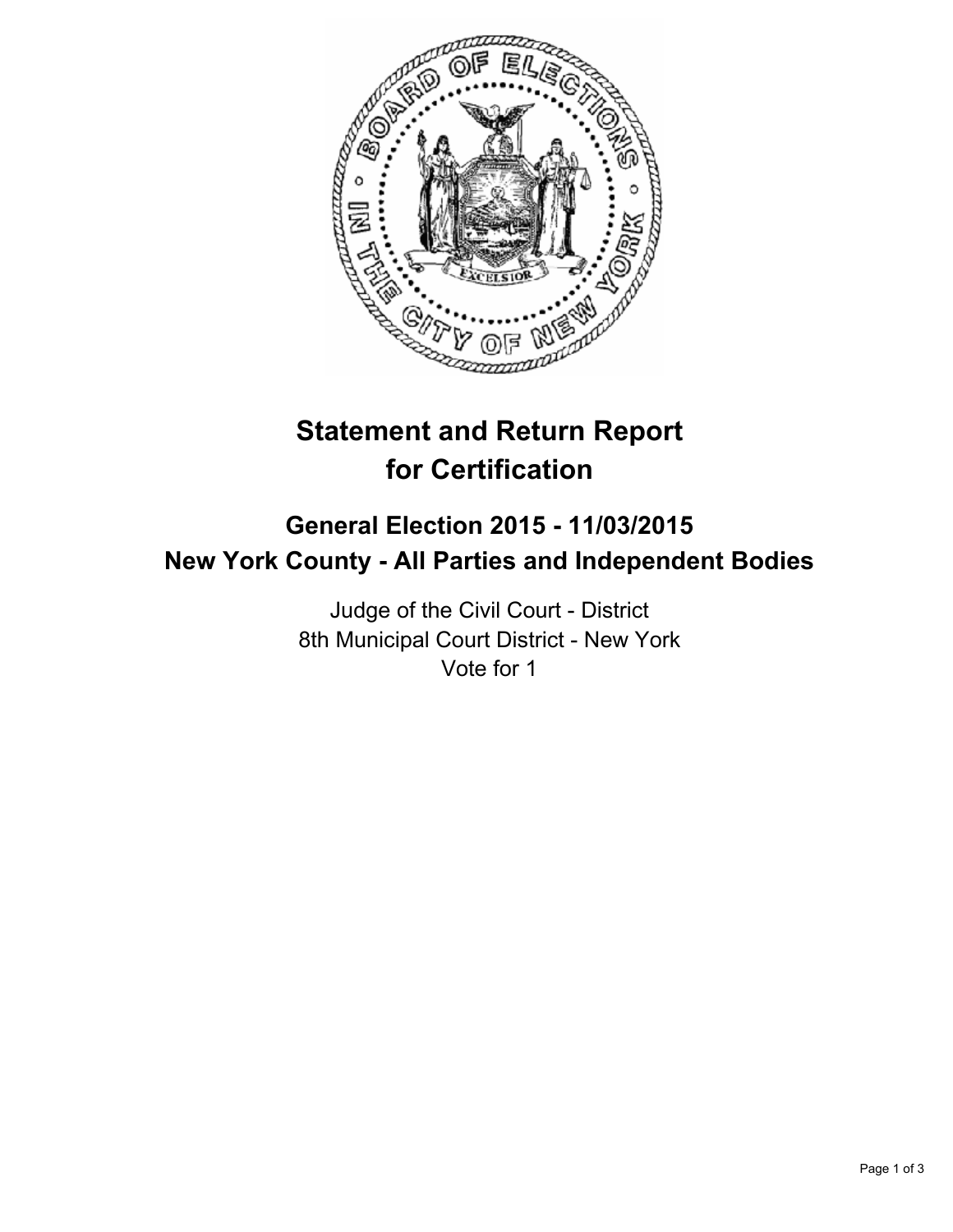

### **Assembly District 68**

| PUBLIC COUNTER                                           | 1,230        |
|----------------------------------------------------------|--------------|
| <b>EMERGENCY</b>                                         | 0            |
| ABSENTEE/MILITARY                                        | 128          |
| <b>AFFIDAVIT</b>                                         | 18           |
| <b>Total Ballots</b>                                     | 1,376        |
| Less - Inapplicable Federal/Special Presidential Ballots | 0            |
| <b>Total Applicable Ballots</b>                          | 1,376        |
| LISA S. HEADLEY (DEMOCRATIC)                             | 943          |
| ABE VIGODA (WRITE-IN)                                    |              |
| ELISA GILSON (WRITE-IN)                                  | $\mathbf{1}$ |
| HELENE JNANE (WRITE-IN)                                  | 1            |
| SUSANNE WASSON (WRITE-IN)                                | 1            |
| UNATTRIBUTABLE WRITE-IN (WRITE-IN)                       | 11           |
| <b>Total Votes</b>                                       | 958          |
| Unrecorded                                               | 418          |

#### **Assembly District 70**

| <b>PUBLIC COUNTER</b>                                    | 374 |
|----------------------------------------------------------|-----|
| <b>EMERGENCY</b>                                         | 0   |
| ABSENTEE/MILITARY                                        | 22  |
| <b>AFFIDAVIT</b>                                         | 4   |
| <b>Total Ballots</b>                                     | 400 |
| Less - Inapplicable Federal/Special Presidential Ballots | 0   |
| <b>Total Applicable Ballots</b>                          | 400 |
| LISA S. HEADLEY (DEMOCRATIC)                             | 288 |
| UNATTRIBUTABLE WRITE-IN (WRITE-IN)                       | 2   |
| <b>Total Votes</b>                                       | 290 |
| Unrecorded                                               | 110 |